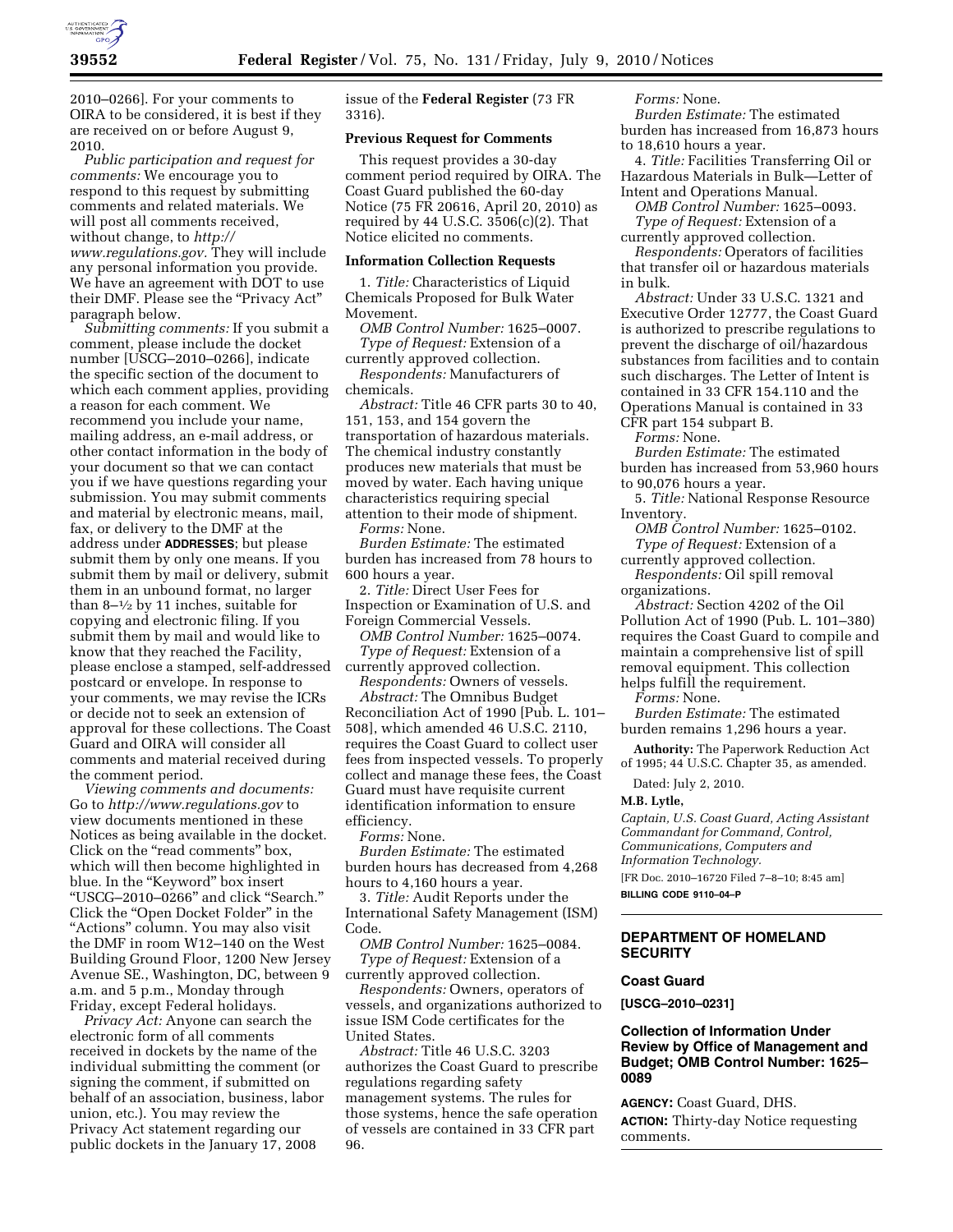**SUMMARY:** In compliance with the Paperwork Reduction Act of 1995, this request for comments announces that the U.S. Coast Guard is forwarding an Information Collection Request (ICR), abstracted below, to the Office of Information and Regulatory Affairs (OIRA), Office of Management and Budget (OMB) requesting, a reinstatement with change, of its approval for the following collection of information: 1625–0089, National Recreational Boating Survey. Our ICR describes the information we seek to collect from the public. Review and comments by OIRA ensure we only impose paperwork burdens commensurate with our performance of duties.

**DATES:** Please submit on or before August 9, 2010.

**ADDRESSES:** You may submit comments identified by Coast Guard docket number [USCG–2010–0231] to the Docket Management Facility (DMF) at the U.S. Department of Transportation (DOT) or to OIRA. To avoid duplication, please submit your comments by only one of the following means:

(1) *Electronic submission.* (a) To Coast Guard docket at *http:// www.regulation.gov.* (b) To OIRA by email via: *oira*\_*submission@omb.eop.gov.* 

(2) *Mail or Hand delivery.* (a) DMF (M–30), DOT, West Building Ground Floor, Room W12–140, 1200 New Jersey Avenue, SE., Washington, DC 20590– 0001. Hand deliver between the hours of 9 a.m. and 5 p.m., Monday through Friday, except Federal holidays. The telephone number is 202–366–9329. (b) To OIRA, 725 17th Street, NW., Washington, DC 20503, attention Desk Officer for the Coast Guard.

(3) *Fax.* (a) To DMF, 202–493–2251. (b) To OIRA at 202–395–5806. To ensure your comments are received in a timely manner, mark the fax, attention Desk Officer for the Coast Guard.

The DMF maintains the public docket for this Notice. Comments and material received from the public, as well as documents mentioned in this Notice as being available in the docket, will become part of the docket and will be available for inspection or copying at Room W12–140 on the West Building Ground Floor, 1200 New Jersey Avenue, SE., Washington, DC, between 9 a.m. and 5 p.m., Monday through Friday, except Federal holidays. You may also find the docket on the Internet at *http://www.regulations.gov*.

A copy of the ICR is available through the docket on the Internet at *http:// www.regulations.gov*. Additionally, copies are available from: Commandant (CG–611), ATTN Paperwork Reduction

Act Manager, U.S. Coast Guard, 2100 2nd St., SW., STOP 7101, Washington, DC 20593–7101.

#### **FOR FURTHER INFORMATION CONTACT:**

Contact Mr. Arthur Requina, Office of Information Management, telephone 202–475–3523, or fax 202–475–3929, for questions on these documents. Contact Ms. Renee V. Wright, Program Manager, Docket Operations, 202–366–9826, for questions on the docket.

**SUPPLEMENTARY INFORMATION:** The Coast Guard invites comments on whether this ICR should be granted based on it being necessary for the proper performance of Departmental functions. In particular, the Coast Guard would appreciate comments addressing: (1) The practical utility of the collections; (2) the accuracy of the estimated burden of the collections; (3) ways to enhance the quality, utility, and clarity of information subject to the collections; and (4) ways to minimize the burden of the collections on respondents, including the use of automated collection techniques or other forms of information technology.

Comments to Coast Guard or OIRA must contain the OMB Control Number of the ICR. They must also contain the docket number of this request, [USCG– 2010–0231]. For your comments to OIRA to be considered, it is best if they are received on or before August 9, 2010.

*Public participation and request for comments:* We encourage you to respond to this request by submitting comments and related materials. We will post all comments received, without change, to *http:// www.regulations.gov.* They will include any personal information you provide. We have an agreement with DOT to use their DMF. Please see the ''Privacy Act'' paragraph below.

*Submitting comments:* If you submit a comment, please include the docket number [USCG–2010–0231], indicate the specific section of the document to which each comment applies, providing a reason for each comment. We recommend you include your name, mailing address, an e-mail address, or other contact information in the body of your document so that we can contact you if we have questions regarding your submission. You may submit comments and material by electronic means, mail, fax, or delivery to the DMF at the address under **ADDRESSES**; but please submit them by only one means. If you submit them by mail or delivery, submit them in an unbound format, no larger than 81⁄2 by 11 inches, suitable for copying and electronic filing. If you submit them by mail and would like to

know that they reached the Facility, please enclose a stamped, self-addressed postcard or envelope. In response to your comments, we may revise the ICR or decide not to seek an extension of approval for this collection. The Coast Guard and OIRA will consider all comments and material received during the comment period.

*Viewing comments and documents:*  Go to *http://www.regulations.gov* to view documents mentioned in this Notice as being available in the docket. Click on the ''read comments'' box, which will then become highlighted in blue. In the ''Keyword'' box insert ''USCG–2010–0231'' and click ''Search.'' Click the "Open Docket Folder" in the "Actions" column. You may also visit the DMF in Room W12–140 on the West Building Ground Floor, 1200 New Jersey Avenue, SE., Washington, DC, between 9 a.m. and 5 p.m., Monday through Friday, except Federal holidays.

*Privacy Act:* Anyone can search the electronic form of all comments received in dockets by the name of the individual submitting the comment (or signing the comment, if submitted on behalf of an association, business, labor union, etc.). You may review the Privacy Act statement regarding our public dockets in the January 17, 2008 issue of the **Federal Register** (73 FR 3316).

#### **Previous Request for Comments**

This request provides a 30-day comment period required by OIRA. The Coast Guard published the 60-day Notice (75 FR 19413, April 14, 2010) as required by 44 U.S.C.  $3506(c)(2)$ . That Notice elicited no comments.

### **Information Collection Request**

*Title:* National Recreational Boating Survey.

*OMB Control Number:* 1625–0089. *Type of Request:* Re-instatement with change.

*Respondents:* Recreational boating participants and owners of recreational vessels.

*Abstract:* The Federal Boat Safety Act of 1971 determines the framework of the Coast Guard Recreational Boating Safety Program. This Program, as set forth in 46 U.S.C., Chapter 131, requires the Coast Guard to ''encourage greater State participation and uniformity in boating safety efforts, and particularly to permit the States to assume a greater share of boating safety education, assistance, and enforcement activities.'' (See 46 U.S.C. 13102.) The Coast Guard Office of Boating Safety achieves these goals by providing timely and relevant information on subject activities that occur in each respective jurisdiction.